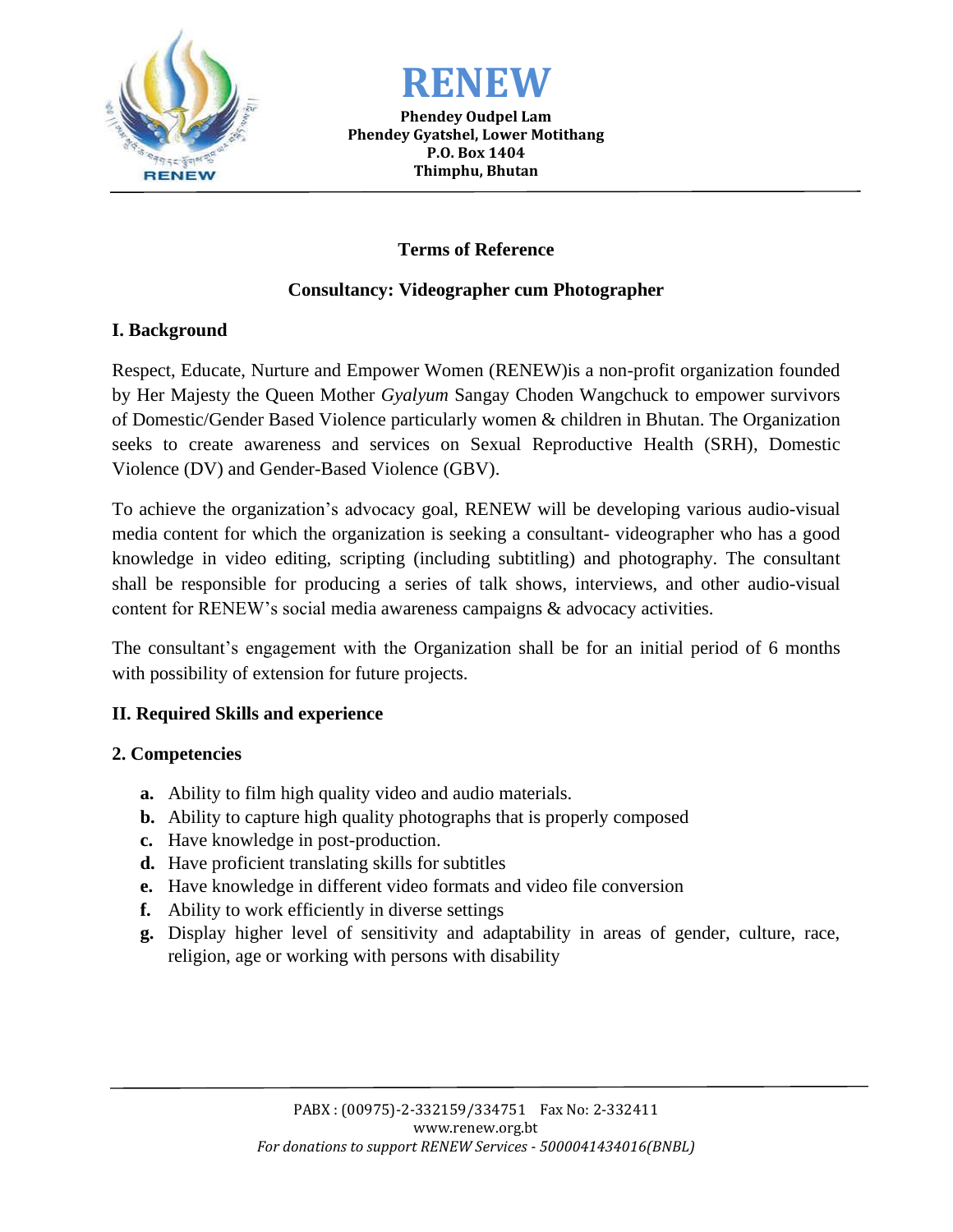



#### **Phendey Oudpel Lam Phendey Gyatshel, Lower Motithang P.O. Box 1404 Thimphu, Bhutan**

## **2. Education and work experience:**

- a. Minimum Bachelor's Degree in Mass Communication or English & Media studies (However, preference to be given to those with quality experience regardless of the course)
- b. Minimum of three years of experience in video editing and filming.

## **III. Core Consultancy deliverables.**

| <b>Sl</b>      | <b>Topic Area</b>              | <b>Expected deliverables</b>                                                                                                                                                                                                                                                                                                                                                                                                                                                                                                                                                                                                                                                                                                                                                                                |
|----------------|--------------------------------|-------------------------------------------------------------------------------------------------------------------------------------------------------------------------------------------------------------------------------------------------------------------------------------------------------------------------------------------------------------------------------------------------------------------------------------------------------------------------------------------------------------------------------------------------------------------------------------------------------------------------------------------------------------------------------------------------------------------------------------------------------------------------------------------------------------|
| N <sub>0</sub> |                                |                                                                                                                                                                                                                                                                                                                                                                                                                                                                                                                                                                                                                                                                                                                                                                                                             |
| $\mathbf{1}$   | Duties and<br>Responsibilities | The production of highest quality video with highest image<br>quality;<br>Responsible for both pre-production and post-production of the<br>videos (inclusive of scripting) in line with the organization's<br>requirements;<br>Ensure accuracy in post-production with the ability to translate<br>the content into English/Dzongkha (as required for subtitles)<br>while ensuring the organization's core message is correctly<br>delivered;<br>Ability to take high quality action-oriented photos in line with the<br>organization's core areas of work for the photo album.<br>Ensure that the works assigned by the organization are completed<br>within the deadline set;<br>Exhibit the highest level of professionalism while abiding by<br>$\bullet$<br>RENEW's core values, mission, and vision. |
| $\overline{2}$ | Duration                       | January to July 2022, with possibility of extension for future<br>$\bullet$<br>projects.                                                                                                                                                                                                                                                                                                                                                                                                                                                                                                                                                                                                                                                                                                                    |
| $\overline{3}$ | Working<br>modality            | The consultant will be working with the program department for<br>$\bullet$<br>awareness campaigns and advocacy activities related on SRH and<br>GBV.<br>An elaborate working deliverable which includes schedules/time<br>frame/output shall be developed and agreed upon before the<br>signing of the contract.<br>Must be present in all vital programs/workshop/stakeholders<br>$\bullet$<br>meeting pertaining to the consultancy.<br>Two draft presentations of the final products shall be made to the                                                                                                                                                                                                                                                                                               |